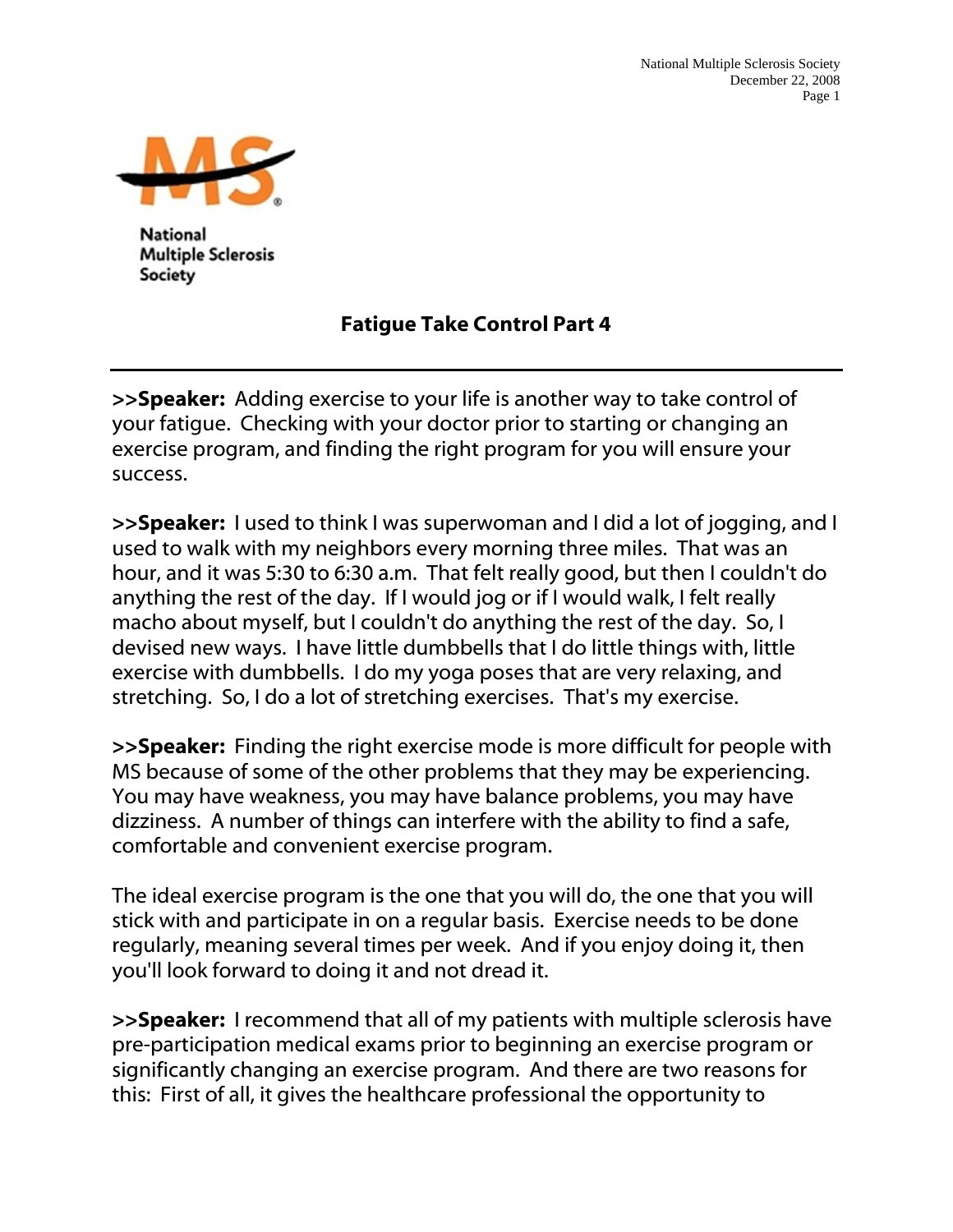evaluate you for any preexisting healthcare problems that you might have that could potentially worsen from an exercise program. And, secondly, it gives your healthcare professional the opportunity to discuss an exercise program with you, give you their support, and also to refer you to a physical therapist that is educated in setting up an exercise program for you.

Depending on the outcome of your physical exam, it's possible that we may want to refer you to another physician or a specialist to evaluate any problems that we feel need to be further evaluated prior to you starting an exercise program.

People with multiple sclerosis should also be seen by a physical therapist to evaluate any other issues they have, such as weakness, mobility problems prior to starting their exercise program.

**>>Speaker:** In the summers I use a pool out back, a little above-ground pool, which I keep kind of -- fairly cool, around 72 or 74 degrees, and in the evenings after work I'll get in the pool. It's like an amazing kind of rejuvenation, almost a reincarnation. I drop body temperature a degree or two by being in cold water for a quarter-hour or half an hour. I come out of the pool and I'm almost -- my girlfriend refers to it as "Jiminy Cricket." I'm much more mobile.

**>>Speaker:** I have a physical therapist every Monday, Wednesday and Friday is the regimen that I'm on now, and we do a lot of exercise, stretching exercises, and also he's got me on some weightbearing exercises, and I pedal a bike there.

>>Speaker: Exercise needs to be individually tailored for the people with MS if they have other problems with weakness, or if they're having problems with fatigue. Often a person with MS may start with a stretching exercise program, and that may be enough for them to get started with. Once they have established that and gotten that into their routine, then we look at adding an aerobic exercise program, or an endurance exercise program, something that will use the large muscle groups, pump the blood through the heart and the lungs, and increase their endurance or their aerobic capacity.

Some of the more important criteria may be that you enjoy doing it, that it's available for you to do. It's convenient. It's affordable. If you don't have to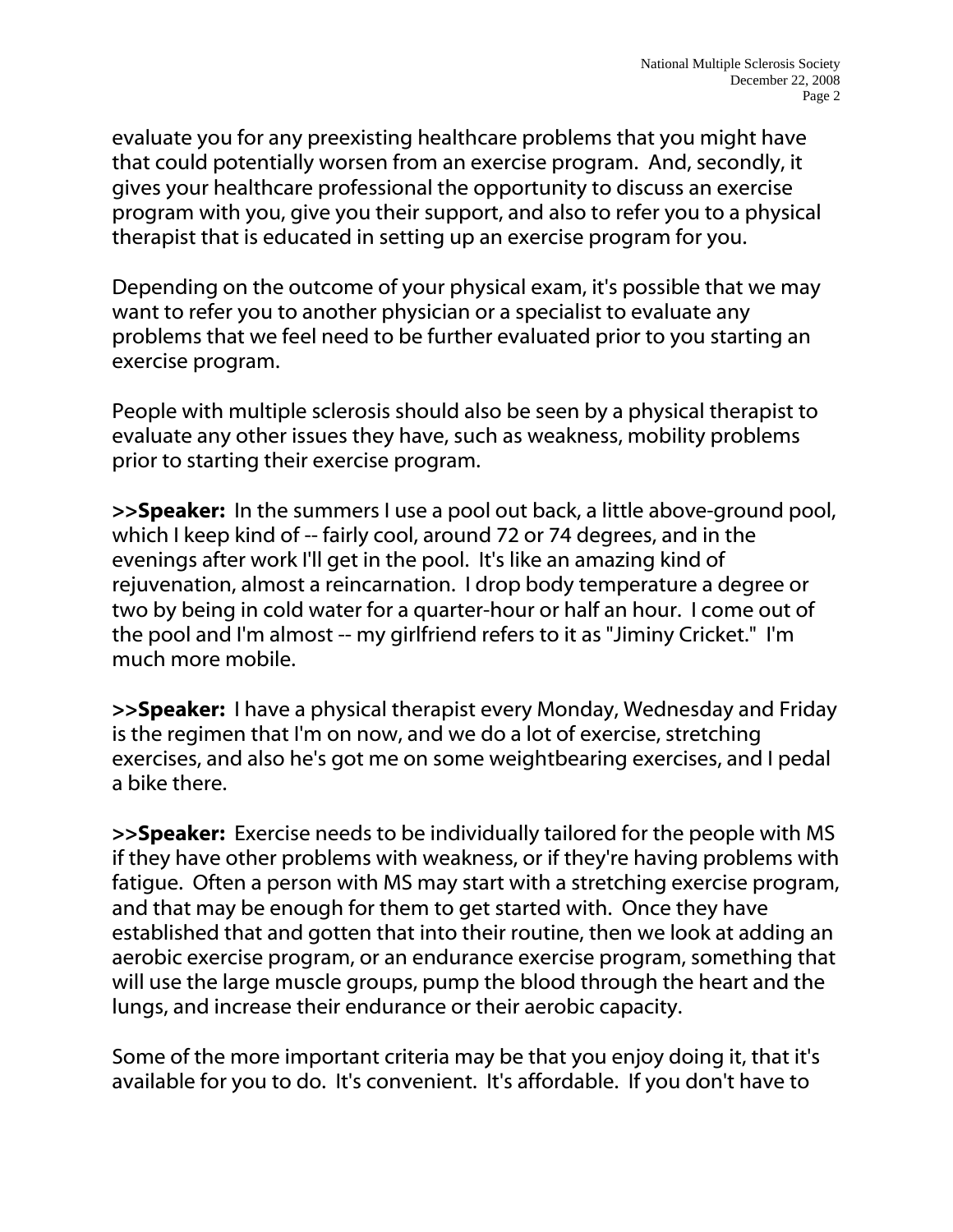drive a great distance, then it may be more likely that you will actually accomplish that exercise program.

Walking is an exercise program that many people will choose, which is often a healthy choice for exercise. But for people who may have difficulty walking due to other problems from the disease, walking is not a good choice for exercise. If a person with MS has problems with their balance, it may not be safe for them to get on a bicycle and go out in traffic. Often, cycling on a stationary bicycle is a good exercise program for someone, however.

There's a lot of activity that goes into going to a pool for an exercise program. They have to drive there, then they have to get out of the car and get into the facility. Then they have to get from the dressing room out to the water. And then once they've done their exercise program in the water, they have the reversal of that. That work eats up a lot of energy, especially if somebody is already having problems with fatigue.

It's very important for people with MS to be aware that exercise can increase temperature, and if they are heat-sensitive, they may experience an increase in some of their other symptoms as a result of exercising. And if they can manage that increased heat, then they may exercise for longer periods of time without those symptoms irritating them.

Interestingly, some people with MS do not sweat. If people don't sweat, they can have a spray misting bottle, like a plant mister handy, and they can mist themselves. And then with that air moving by from the fan, that can be a very powerful cooling technique. Staying well hydrated is another good way to help manage the fatigue of exercise.

>>Speaker: The appropriate frequency of exercising for an aerobic exercise program is usually three to four times per week, or every other day. If people set aside a particular time during the day to do their exercise, they will do their exercise during that time, and then the rest of the day they can be conscientiously conserving energy and not feeling like they have to exercise all the time.

For the general population, the intensity is usually measured according to heart rate, somewhere between the 65 and 85 percent of your maximal heart rate, and that is often monitored by monitoring pulse rate, either a radial pulse or possibly a carotid pulse. For people with MS, the numbness and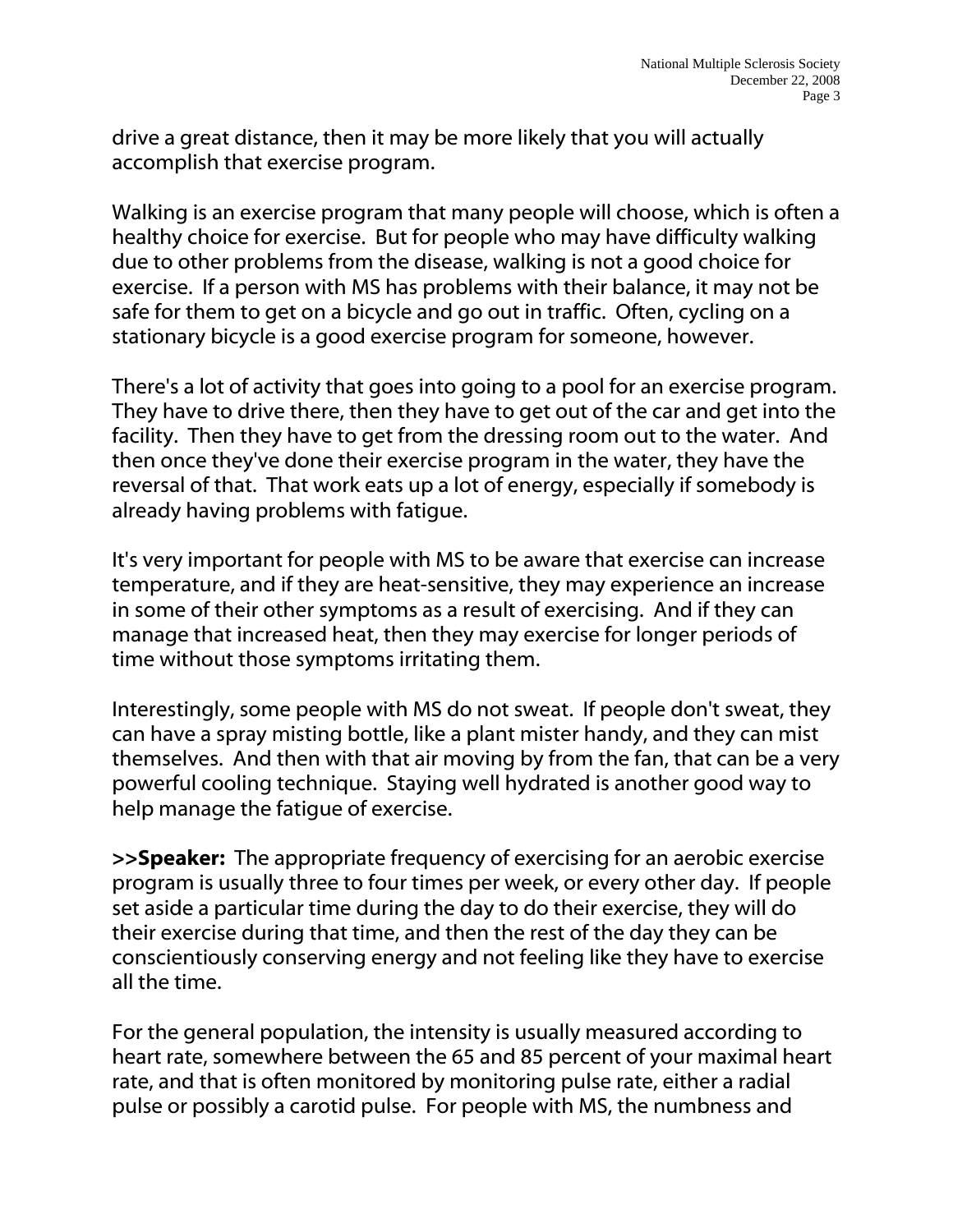tingling in their fingers may make it hard for them to feel the pulse accurately.

Another choice to monitor the intensity of exercise might be using the number of syllables that you can say in one breath. If you can take a breath and count to 1, 2, 3, 4, 5, 6, 7, 8, 9, 10, somewhere between 6, 8 or 10, then you're probably exercising at the right intensity. If you have to take a breath between every two or three syllables, then you're exercising too hard.

For an exercise program to be aerobic, it needs to be continuous and for that length of time that you can tolerate it. If you're doing short walks, for instance, across the parking lot, it's not a long enough period of time to qualify as exercise. It eats into your energy bank, but it doesn't contribute to your fitness.

The appropriate duration of exercise is shorter for people with MS when they're first starting an exercise program, in most instances. Usually people can start with a time of three to five minutes without significantly increasing their symptoms or increasing their fatigue. If they increase that exercise program slowly adding one minute per week or 10 percent per week, they will be able to get to an aerobic duration, but it may take them several months.

>>Speaker: The ideal duration of exercise is 25 to 30 minutes three to four times per week. If you have fatigue, we recommend talking with a physical therapist to find a program that is right for you.

>>Speaker: I have really struggled with exercising. I know I need to and I want to, but I seem to have failed at everything I've tried to do. I did try going to a gym and that was really difficult by myself. I need someone to maybe put weights on. I've turned over exercise bikes. So, that didn't work. Swimming was another attempt to exercise, but that was a half-a-day project. So, pretty much now I've concluded that I'm really better to exercise in my home, and I do have some equipment at home, just a couple small pieces of equipment. I prefer to exercise at the end of the day, just because then I'm sitting, I'm sort of done for the day.

I started off lifting 1 pound. In fact, it was a can of vegetables or something. And the I got weights and I started using them and lifting, and I got up to being able to lift 50 pounds with one hand. And I never thought I could do